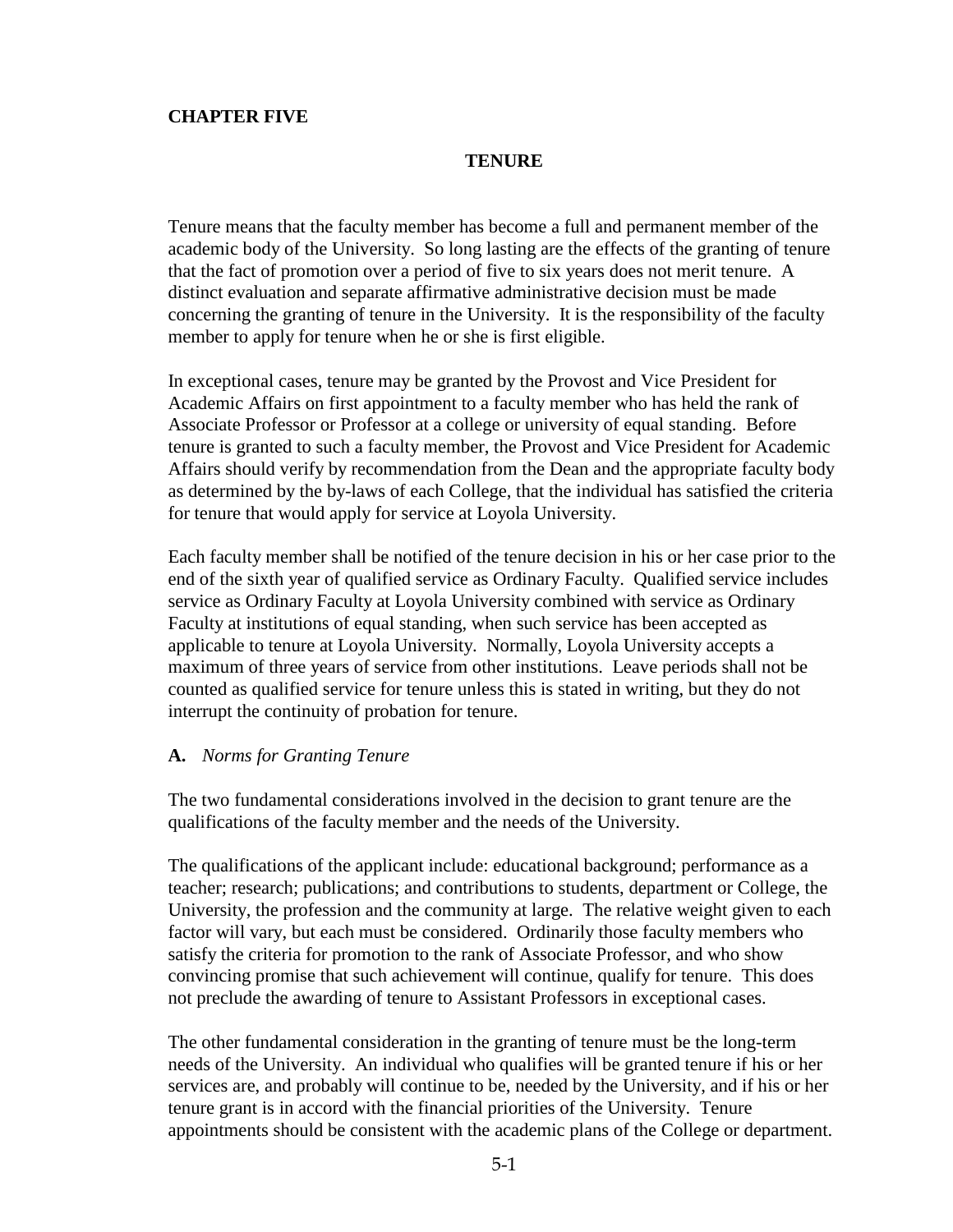## **B.** *Procedure for Deciding Tenure*

Each year, on or before March1, the Provost and Vice President for Academic Affairs shall notify the several Deans of those faculty members who are to be considered for tenure decisions in the following academic year. Each Dean will immediately give the faculty members (1) written notice that they are to be considered for tenure in the following academic year; (2) any existing university, college or department criteria for tenure; and (3) information concerning the tenure evaluation process. This notification shall afford the faculty member time to prepare materials relevant to adequate consideration of his or her qualifications. In the College of Arts and Sciences, the tenured members of the department or school shall review these and other relevant materials prior to November 1, and submit their recommendation and their rationale in writing to the College Rank and Tenure Committee, to the Dean, and to the candidate for tenure by November 1. It is the responsibility of the faculty member or his/her departmental representative to submit all such materials to the college Rank and Tenure Committee on or before November 1. The College Rank and Tenure Committee shall notify the candidate upon receipt of materials.

A faculty member may elect to apply for tenure in an earlier year, in accordance with the provisions set forth in this section. Applicants for early tenure must show exceptional accomplishments. The denial of tenure in an earlier year shall not prejudice a faculty member's case for tenure in a subsequent year.

The primary evaluation of an applicant for tenure is made by the College Rank and Tenure Committee. This Committee will restrict its considerations to the qualifications of the applicant. This Committee's recommendation is given the greatest weight in the final decision. The College Rank and Tenure Committee shall meet to discuss and vote on each case. Votes on tenure decisions shall be taken by secret ballot at a meeting at which discussion of the candidate is held. To achieve a recommendation for tenure, a majority of the College Rank and Tenure Committee must vote in favor of awarding tenure. Failure to secure such a favorable recommendation does not prejudice a reconsideration of the case at the discretion of the College Rank and Tenure Committee.

All deliberations within the Committee shall be kept confidential.

The College Rank and Tenure Committee will begin review on or before November 1 of each year. Each College Rank and Tenure Committee shall have the discretion to solicit other information that it deems pertinent to adequate consideration of the cases under review. Following thorough review of all information, the College Rank and Tenure Committee will send its recommendation and its rationale in writing and the entire written record to the Dean and the candidate for tenure on or before January 1.